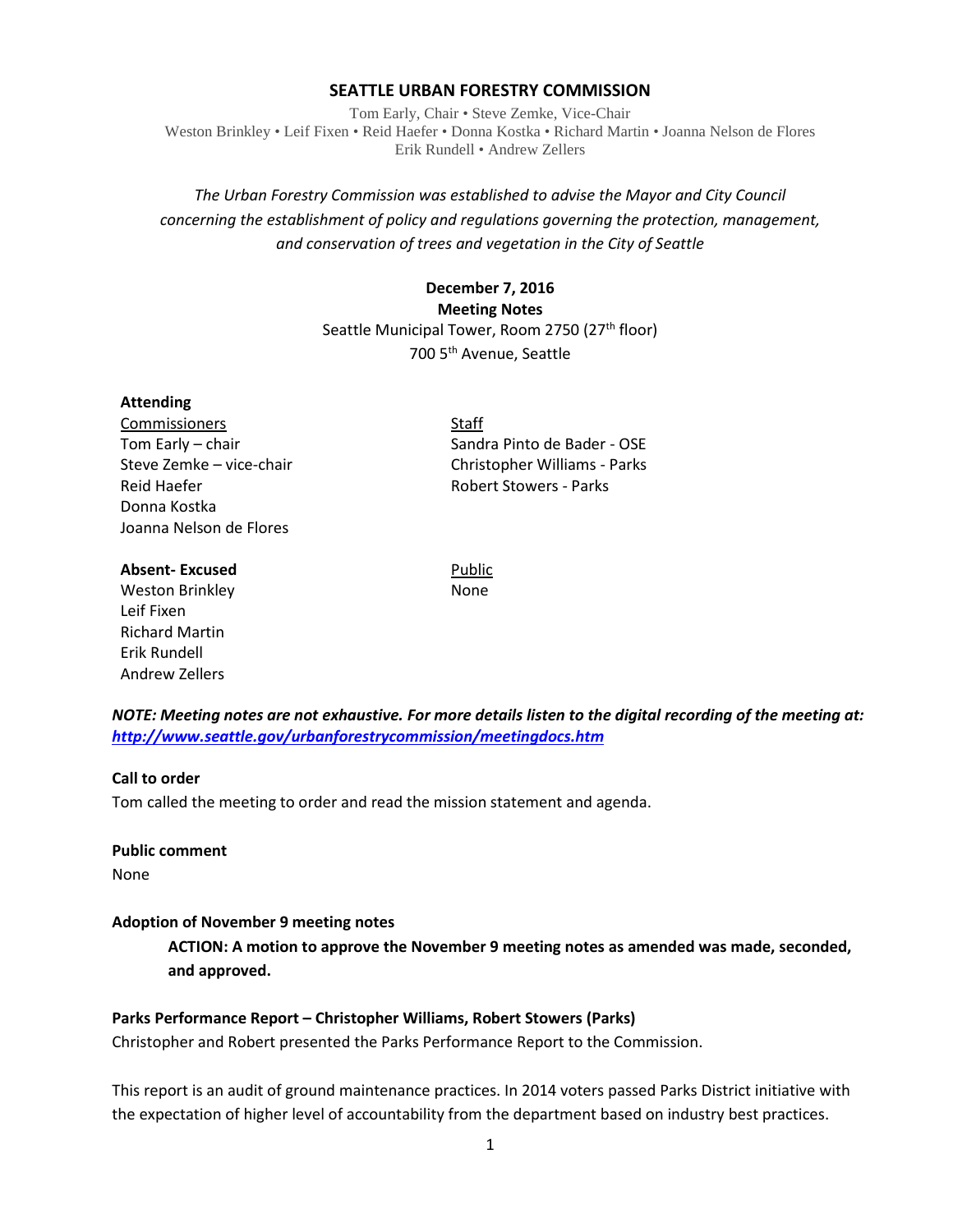Funding was allocated to do a series of audits. They started first with grounds maintenance. The audit took eight months, findings show progress, adequate resources, maintaining parks at a higher level than industry standards by park type. The best use of resources is to allocate a level of maintenance at a specific level of service that is more strategic. The study's recommendations tend to focus on allocation of maintenance staff crews, level of service (LOS) based on park type, more transparency to the public about maintenance practices. Move away from a cookie cutter approach to pivot to more of a preventive maintenance vs. demand maintenance approach.

## Highlights:

Methodology:

- in depth maintenance performance evaluation
- department wide performance assessment
- longer-term performance review agenda
- interviewed Parks staff

## Parks maintenance operations

Key findings:

- budget staffing allocations appear appropriate when compared to other comparable communities
- current staffing allocations result in inconsistent levels of maintenance for parks across districts and by type of park
- maintenance hours tracked are significantly below what would be expected based upon budgeted staff allocations
- park condition assessments generally found well-maintained parks, with only minor maintenance issues.
- Park maintenance standards are not modified to meet the needs of specific parks.
- Planned park maintenance standards cannot be achieved with existing staff resources as currently allocated and utilize; however, based upon park assessments conducted and best practices, the adopted service standards appear higher than necessary to achieve appropriate maintenance levels.
- DPR doesn't have a comprehensive asset management program in place
- Park condition assessments are not being conducted frequently enough or in sufficient detail to provide the data necessary to evaluate maintenance performance or plan future maintenance needs.
- Detailed information regarding current park condition ratings, planned improvements and maintenance activities, and the targeted condition level for individual parks is not available on the DPR's website.
- Current operations are not providing sufficient guidance on work priorities for staff to allocate existing resources to highest priority work activities.

Key Recommendations:

- Establish standards for specific maintenance activities based on specific criteria, including: type of park, park usage type, time of year, required maintenance levels, and existing condition.
- Reevaluate and modify staffing allocations between districts and specific maintenance activities once new maintenance standards are adopted.
- Implement clear communication regarding new standards and maintenance priorities between supervisors and staff to successfully achieve intended outcomes.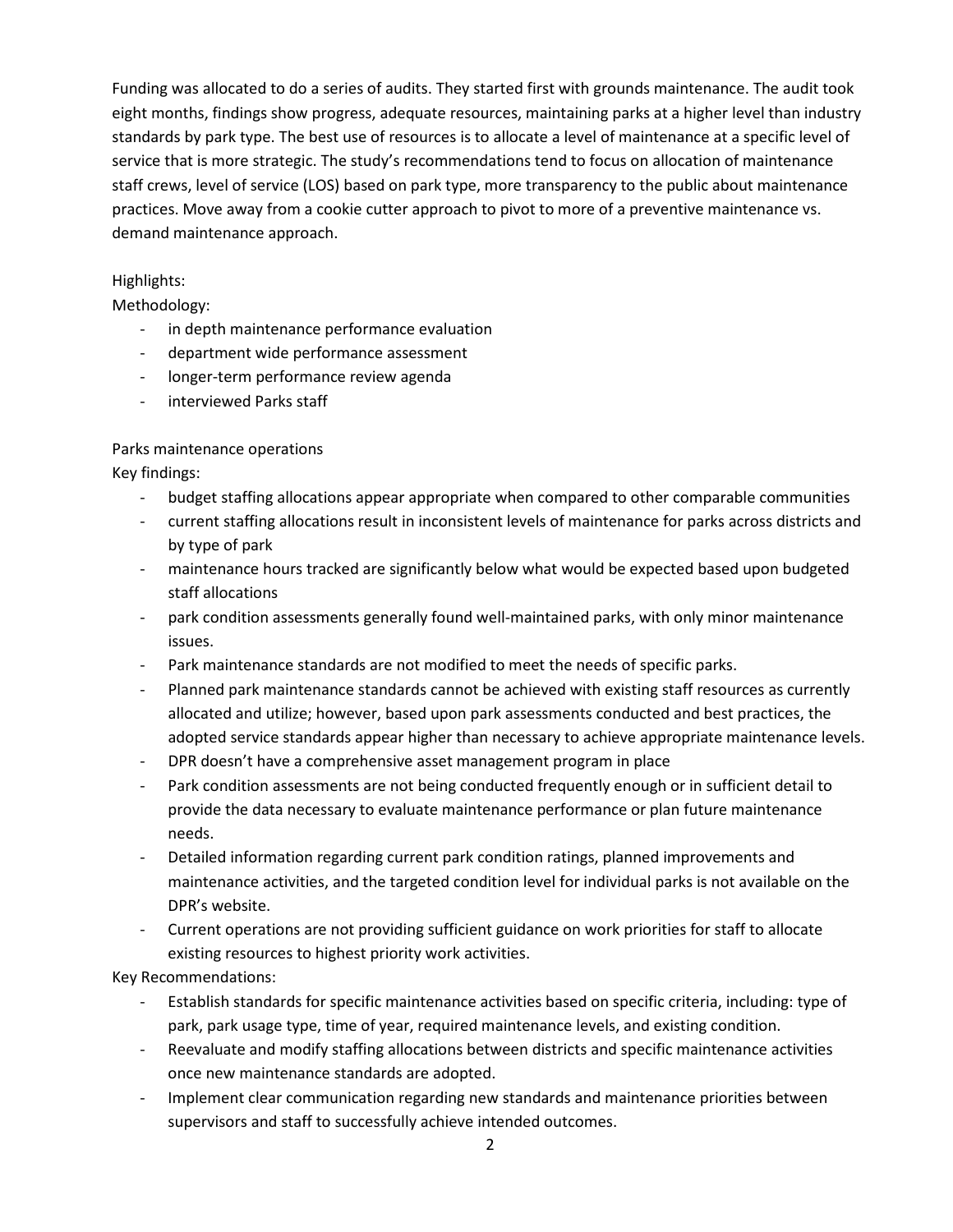- Develop on-going, comprehensive, park assessment program to quantify the current condition of parks and associated infrastructure (comfort stations, playground equipment, benches, fields) and to assess the impact of investments in infrastructure and changes in operational practices on the maintenance of parks over time.
- Develop, in the short term, a simplified maintenance assessment program.
- Provide information about current park conditions, planned improvements, scheduled maintenance activities and targeted conditions available on the department's website for increased transparency and accountability
- Implement a comprehensive asset management program
- Improve operational practices including: enhance work activity scheduling, increased accountability for staff in completing work activities, more robust training on equipment operation, and enhanced supervisory training.

## Department Performance

Key findings:

- DPR's proposed performance framework, if implemented, may be referred to as "best in class"
- The developed framework provides appropriate linkages between all critical activities within the department and the proposed outcomes.
- The comprehensive nature of this framework and the focus on participant outcomes, will require intensive training of staff to ensure they understand how to use the system and how their actions impact outcomes
- Unlike less comprehensive approaches, this proposed framework will require more time to develop, refine, and implement than other approaches.
- The time and effort required to capture accurate and consistent data regarding outcomes will necessitate the allocation of additional resources than a less complex or comprehensive performance measurement program would require.
- Existing data sources are insufficient, in most cases, to meet the data needs of the proposed framework. Data sources will need to be developed and implemented as the program is implemented.

Key recommendations:

- more actionable and less robust performance outcomes should be considered for initial implementation. This would reduce staff time and resources required to develop consistent and accurate data to evaluate and report on the outcomes.
- DPR must ensure that data collected for performance measurements is complete and accurate to provide actionable data from which key management decisions can be made on departmental performance.
- Conduct an annual resident and program participant survey to get data on satisfaction levels and impact of services to provide data needed to report on performance measures.
- Key performance metrics related to maintenance and recreation activities should be adopted as short-term measure for performance.
- Time-based outcomes should be developed to manage public expectations regarding outcome achievement.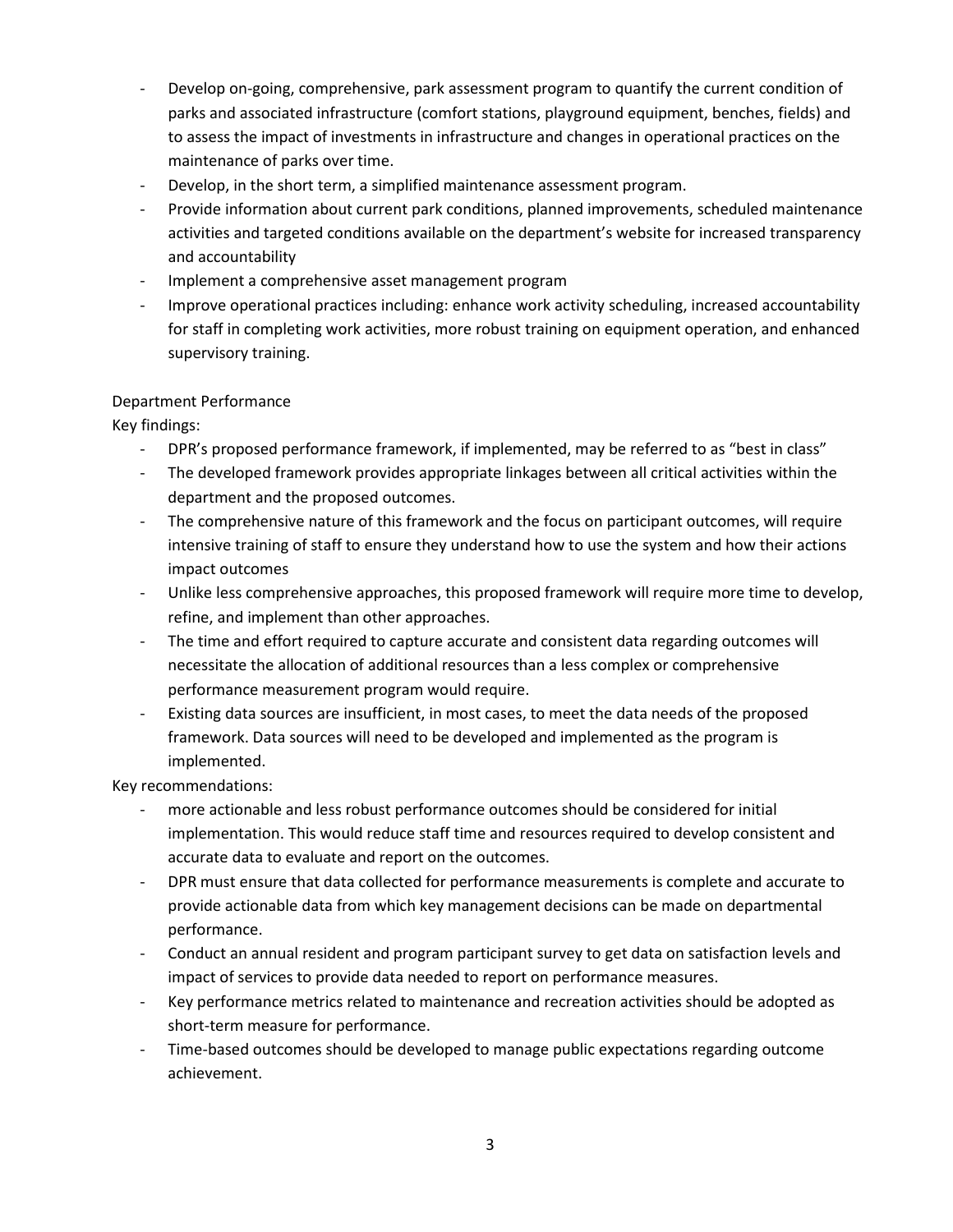Longer-term performance review agenda

Areas identified for future evaluation:

- Fleet/equipment maintenance shop evaluation
- Asset management program assessment/technical assistance
- Capital project management
	- o Project selection and development
	- o Project implementation
- Recreation program assessment

### **Chair and Vice-chair elections**

Commissioners held elections.

**ACTION: The Commission elected Tom Early as chair and Steve Zemke as vice-chair for 2017.** 

# **Letter of support for Plant Amnesty grant application – discussion and possible vote ACTION: A motion to approve the letter of support as amended was made, seconded, and approved.**

### **Draft Climate Preparedness Strategy – follow up discussion**

Commission reviewed the Trees section.

They need to scrutinize the current emphasis on native tree species, because with changing climate, the introduction and use of a diverse species that might not be native but might be more adaptable, would improve the resiliency of our urban forest. Diversify enough to support native wildlife. Sandra will produce a draft for discussion at the next meeting.

### **Public comment**

none

### **New Business**

Steve introduced a first draft to address the issues brought forward by Lance Young. The Commission will discuss next week.

Donna would like to revisit the budget letter and a table showing the work different departments do on trees.

**Adjourn**

### **Public input:**

-----Original Message----- From: Lance Young [mailto:lance\_young@yahoo.com] Sent: Monday, December 05, 2016 8:40 AM To: Pinto de Bader, Sandra <Sandra.Pinto\_de\_Bader@Seattle.gov> Subject: Street Tree Preservation

To: Sandra Pinto De Bader [<sandra.pinto\\_de\\_bader@seattle.gov>](mailto:sandra.pinto_de_bader@seattle.gov) Subject: Street Tree Preservation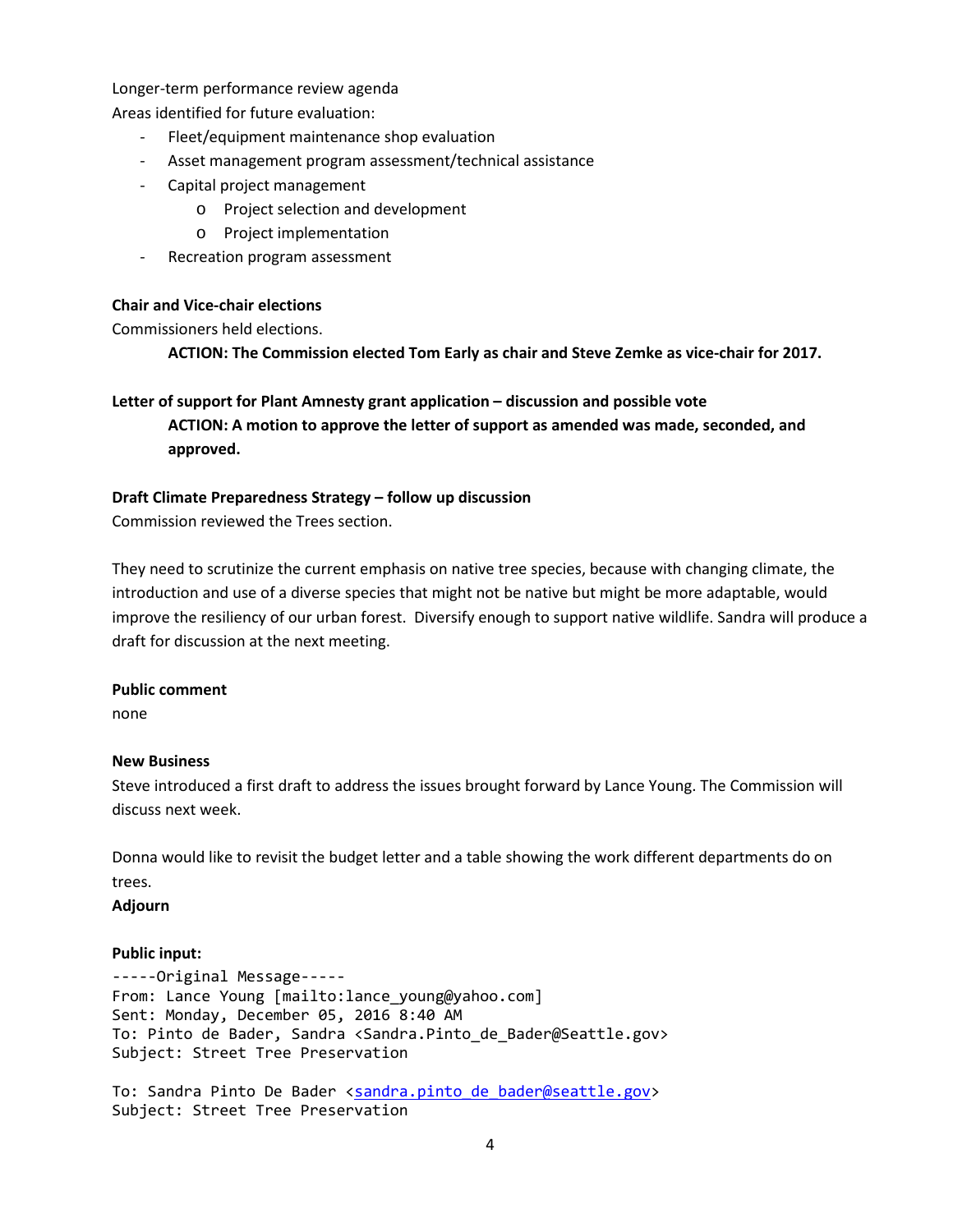Hi Sandra

It is sleeting out here in the north end of the city! It will probably not stick but is good to see anyway this close to Christmas.

Would you please forward this email attachment, and response to last commission meetings presentation, to the Urban Forestry Commission for me, and send me confirmation that it has been received and forwarded.

Thank You Lance Young 206-363-0859

To: Urban Forestry Commission Re: Street Tree Preservation

Thank you for taking on this important issue for serious consideration and analysis. Cass Turnbull in her emailed comments for your last meeting did a good job of expressing how important this issue is, saying that "trees under wires are still an important part of Seattle's Urban Forest, accounting for 18% of the City's total urban forest and half of our publicly owned trees. Her perspective reaches back to the previous vegetation management department administration under Ben Barnes saying "He had control of his crews and considered the good of trees, and their tolerances, as well as how to keep costs of line clearance pruning low. As a long time defender of City Light's utility pruning practices, it is with a certain amount of regret that I write to say that the current state of pruning is unnecessarily damaging and should be changed." The overly severe pruning being done is also unnecessarily costly to taxpayers and damaging to the trees, increasing waterspout growth and threatening the viability of street trees. Some of these damaged trees will become hazard trees and will have to be removed in the future. At their presentation at the last Urban Forestry Commission (UFC) meeting Seattle City Light (SCL) admitted that they are having to extend their pruning cycle even further because of the costs of the program.

There are several inaccuracies that need to be pointed out from the SCL presentation at the 11/9 meeting. The draft meeting minutes are being used as the reference for these. City Light claimed that Portland General Electric removes more canopy than SCL does because they do some rounding of street trees for appearance. Though it is true that Portland is on a shorter pruning cycle than Seattle they have a pre-trim clearance of only 3' and a post-trim of 8'-10'. SCL starts at a pre-trim of 10', and posttrim of 18' or more. So it is not true that Portland removes more canopy than we do.

In SCL's original written comments about Snohomish PUD they were not comparing apples to apples, calling out the under power line clearances because Snohomish prunes for phone lines and SCL does not. So to be accurate the side or top clearances should be compared. After this comment, SCL during their oral presentation tried to claim that Snohomish PUD used the same/similar side pruning clearances to theirs. Mr. Dave Bayrd read from the first line of SnoPUD's "Tree Pruning Specifications" page 4 indicating that they use 12' as a pre-trim minimum. This was read from the same documentation that the Commission received, which had this entire paragraph highlighted in yellow. It is hard to imagine that Mr. Bayrd did not understand this was a misrepresentation of the facts, since the second sentence in that same highlighted paragraph said that SnoPUD maintains "a minimum clearance of no vegetation within 4 feet of distribution conductors" not 12' as suggested. (please see the documents sent with our original communications) The utility's representations that "distribution clearances have not been increased" is also not accurate. You need only look at the 2008-2013 distribution pruning guidelines for SCL's subcontractors included with our original communications and posted on the UFC sight for the last meeting which states: "The...clearing limits...extend out from primary conductors to a distance of